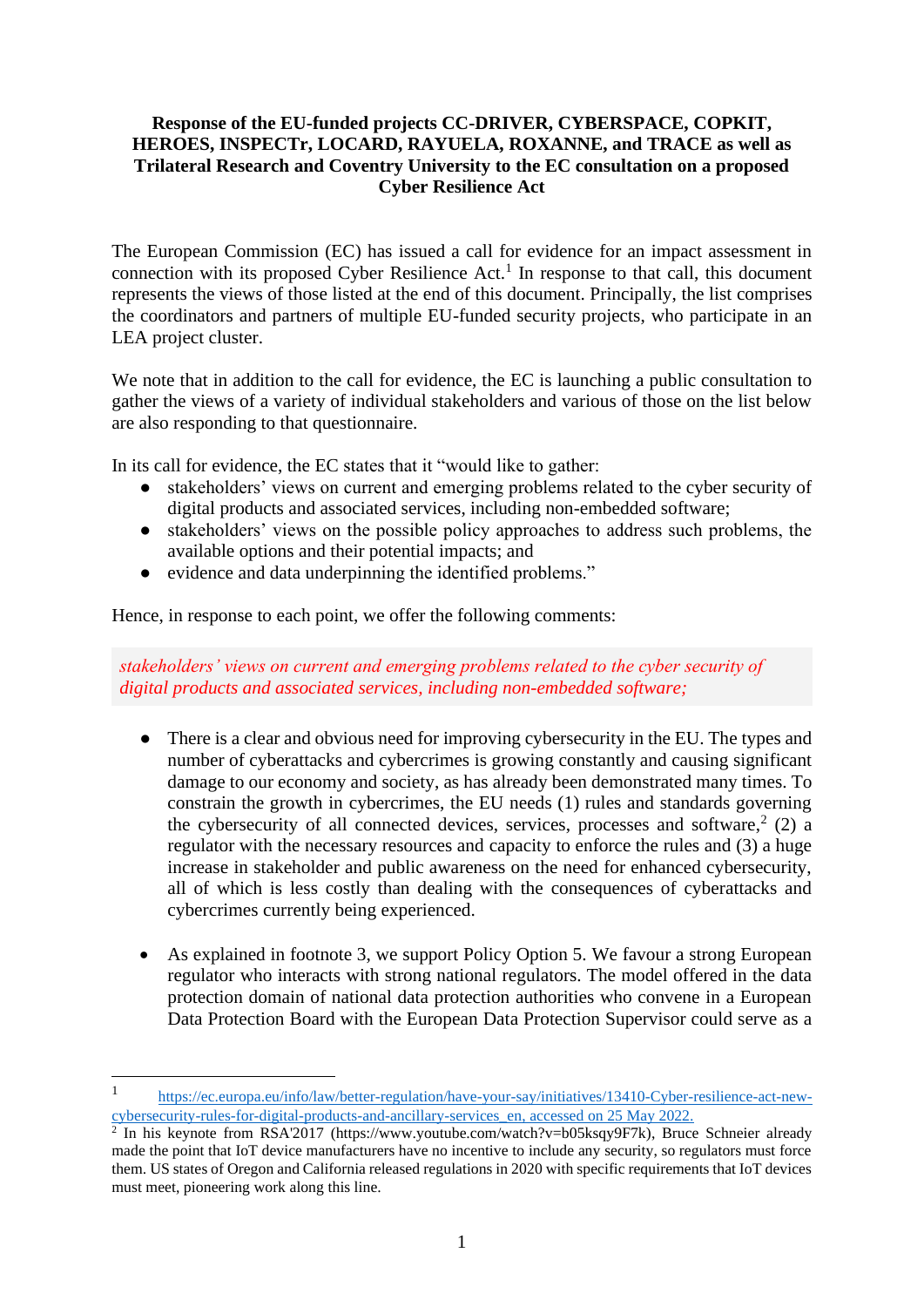model in the cyber resilience domain. A regulator is needed as there is abundant evidence of the failure of self-regulation.<sup>3</sup>

- Putting in place rules implies being able to enforce the rules when someone breaks them. An EU regulator and national regulators must have the resources and capacity to enforce the rules.
- Most organisations, especially SMEs, have not considered what they need to do to ensure the cyber resilience of their products and services. Organisations need to continuously verify the security of their supply chain. In cases where this would be a disproportionate burden, the regulator or certification scheme could support the necessary checks. The EC should support the development of methodologies and tools supporting the process of certification that are open source or affordable for SMEs and small organisations to avoid entry barriers that would negatively affect the market. The European Cybersecurity Competence & Network Centre could be a vehicle for the development and dissemination of the tools and methods.
- Clarity will be needed on what certification means, as it may mean different things for different products, services, markets and domains. An effort is needed to harmonise regulation and certification, which may be especially important for SMEs. Based on https://arxiv.org/abs/2004.12179v1, there are more than 1,000 IoT security guidelines developed by standard bodies, governments and industry groups, which reduces their effectiveness. In addition, 70 per cent of such guidelines relate to early IoT device lifecycle stages, which highlights the critical position of manufacturers in addressing the security issues in question.
- The EC needs to distinguish between the rules established in the new Cyber Resilience Act and the requirements for cybersecurity certification (re the EU's 2019 Cybersecurity Act) and/or to manifest their complementarity, how to delineate between the two and how they work hand in hand. Certification could be voluntary or obligatory depending on the risk level. The proposed Cyber Resilience Act could adopt a proportionate, risk-based approach, as in the proposed AI Act.<sup>4</sup>
- Some cybersecurity certification rules could be mandatory, e.g., in areas such as critical national infrastructure, national security, health or where there is a risk of harm to humans. Furthermore, depending on the risk level of the digital devices' usage, the cybersecurity certification of the personnel who administer the devices should also be taken into consideration and in some cases should be characterised as mandatory.

<sup>&</sup>lt;sup>3</sup> Yeung et al., among many other critics, cite the failure of self-regulation. They note that "self-regulatory standards have no legally binding force… it is naive to expect that they [industry] can be trusted to abide by voluntary standards when faced with such powerful commercial incentives… given the overwhelming evidence that the tech industry cannot be relied upon to honour its voluntary commitments." Yeung, Karen, Andrew Howes and Ganna Pogrebna, "AI governance by human rights-centered design, deliberation and oversight: An end to ethics washing", Chapter 4, in Markus D. Dubber, Frank Pasquale and Sunit Das (eds.), *The Oxford Handbook of Ethics of AI*, Oxford University Press, 2020, pp. 77-106 [p. 84]. Yeung et al cite the following example: "For a sobering account of Facebook's repeated failure to honor its publicly stated commitments", see UK House of Commons, Digital Culture Media and Sports Committee, Disinformation and "Fake News": Final Report, Eighth Report of Session 2017–2019, February 14, 2019, HC 1791.

[https://publications.parliament.uk/pa/cm201719/cmselect/cmcumeds/1791/1791.pdf,](https://publications.parliament.uk/pa/cm201719/cmselect/cmcumeds/1791/1791.pdf) accessed on 25 May 2022. <sup>4</sup> [https://eur-lex.europa.eu/legal-content/EN/TXT/HTML/?uri=CELEX:52021PC0206&from=EN,](https://eur-lex.europa.eu/legal-content/EN/TXT/HTML/?uri=CELEX:52021PC0206&from=EN) accessed on 25 May 2022.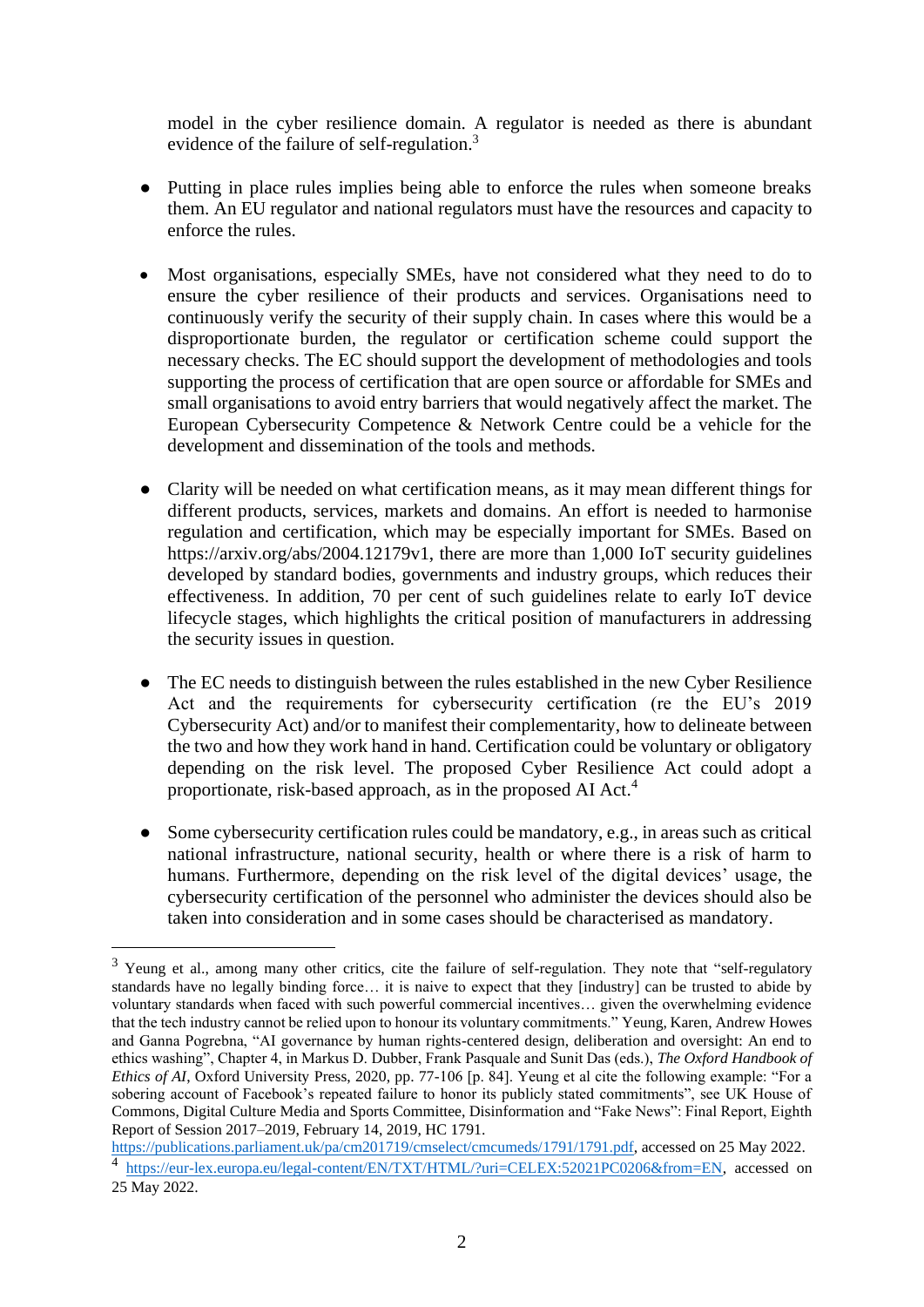- The EC should also clearly delineate the responsibilities between the regulators of the AI Act and the proposed Cyber Resilience Act.
- Adopting a meaningful cybersecurity certification scheme on an EU-wide basis poses many challenges and the EC needs to adopt such a scheme as soon as possible to address the lack of trust, reliability, safety and security of connected devices, services and technologies. A certification scheme should be focused on specific products and services, not organisations -- a company may offer various products and services, not all of them meriting the new EU cybersecurity certificate. The EC should give guidance to companies to not misrepresent what their cybersecurity certificate covers and impose penalties on those that do so.
- The certification schemes should cover the elements of the systems' cybersecurity that influence any resulting law enforcement investigations, availability and quality of related forensic data.
- There needs to be clarity on what resilience means, especially in the context of different products, services and software. There should be a clearer line between resilience, robustness and response. A challenge will be establishing some criteria for the resilience performance of products and services when they are attacked. Specific benchmarks will likely be needed for different products and services. Benchmarks will be useful in certification and establishing liability. Of specific interest is the forensics preparedness to allow for the collection of digital evidence when deemed necessary.
- In view of the millions or billions of connected devices and services, it will be a logistical challenge to put in place a network of certification authorities, to make the process of certification relatively easy and transparent. Self-declaration of compliance with a standard would be helpful here. If someone claims to be compliant and is not, there should be some penalties and consequences.
- The big tech companies are paying relatively large salaries for the technical expertise they want, leaving a huge shortage in cybersecurity capacity for SMEs who are not so well endowed. ENISA, regulators and relevant public bodies should increase their training and expertise-transfer activities<sup>5</sup> towards SMEs, public organisations and education bodies, including universities and schools. Addressing the shortage of talent in cybersecurity has to begin in schools.
- EU bodies (ENISA and any new regulators, in particular) should engage in more horizon scanning regarding what products, services or non-embedded software might pose some problems in cyber resilience.
- The rules in the proposed Cyber Resilience Act should apply to anyone putting a cybersecurity product, service or software on the European market. This is, among others, to avoid unfair competition from non-compliant bodies outside the EU.
- The proposed Act should explicitly take into account and address the specific considerations of products and services from the open source market, e.g., support the

<sup>5</sup> NoMoreRansom [\(https://www.nomoreransom.org/\)](https://www.nomoreransom.org/) is a positive example.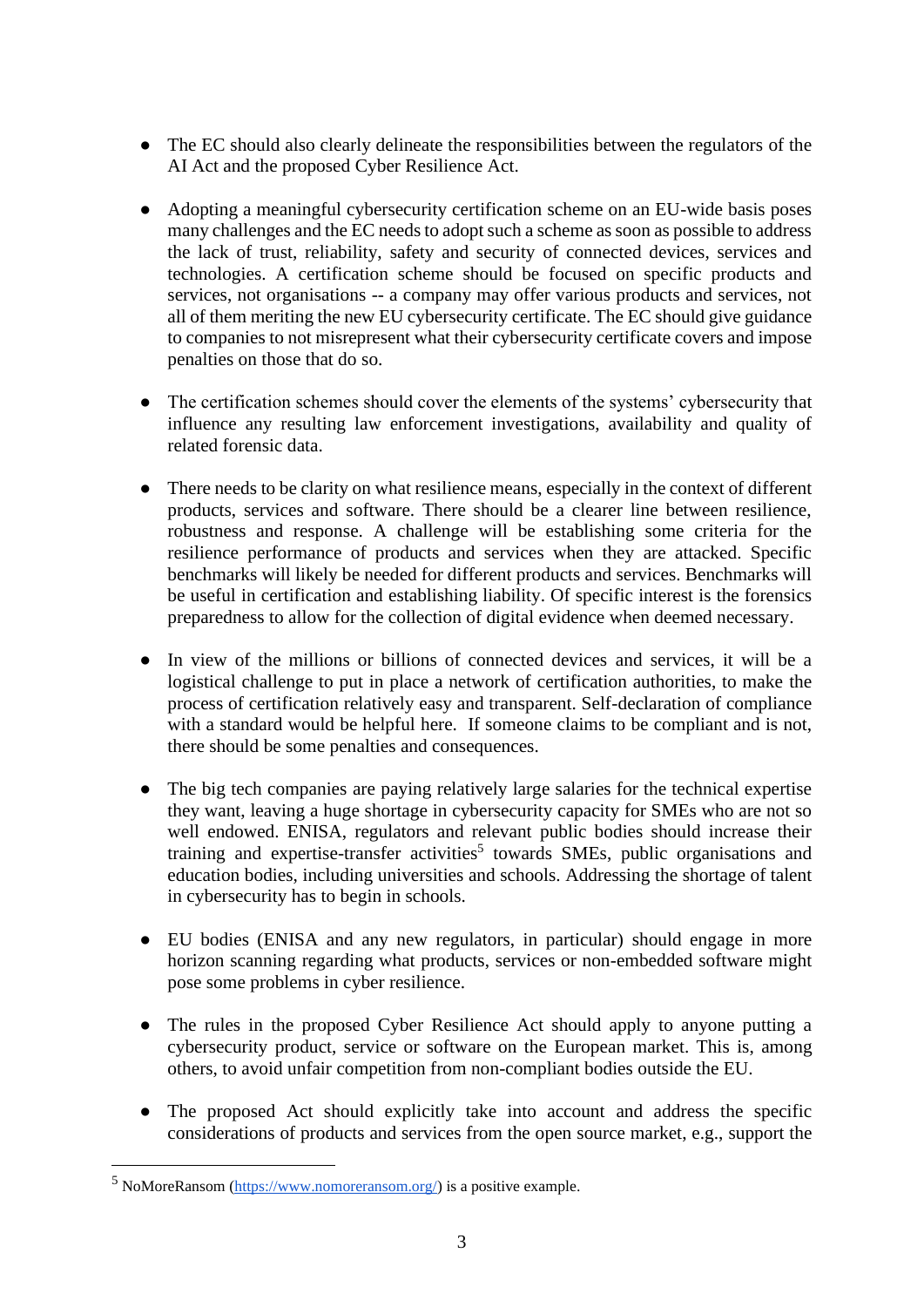development of open source products and services as building blocks (including for the process of certification) for other open source activities.

- Any new rules in the Cyber Resilience Act should explicitly take into account ethical considerations, including privacy and other fundamental rights (such as freedom of expression and freedom of movement) according to the EU *acquis communautaire*.
- The proposed Act should emphasise the utility and value of information-sharing between LEAs and the public, especially victims, and of cooperation between LEAs within the EU and beyond the EU and especially with INTERPOL. Information sharing could be turned into specific certification and/or standardisation requirements. Big tech companies must put in place measures to protect their users and improve their online experience, closely collaborating with LEAs to achieve this common objective. They should invest part of their profits in research to develop tech tools to protect their users, especially when they are minors.

*stakeholders' views on the possible policy approaches to address such problems, the available options and their potential impacts;* 

A principal approach to address the challenges identified above is to introduce new legislation, i.e., the proposed Cyber Resilience Act, with a regulator that has strong powers and the necessary resources to enforce the legislation at EU and national level. For this, a horizontal regulatory intervention is required.

If the regulator's role is not assigned to ENISA, the Cyber Resilience regulator should coordinate closely and interact frequently with ENISA, the cybersecurity certification community, and the proposed AI Act regulator.

The European Cyber Resilience regulator should interact regularly and frequently with its counterparts in all Member States.

The EC should fund Horizon Europe and ISF-P projects focused on cyber resilience and should encourage in its guidelines for funding proposals that cyber resilience be given appropriate consideration.

The EC should consider the need for and support new standards of cyber resilience via CEN/CENELEC, ISO and ETSI.

The European Multidisciplinary Platform Against Criminal Threats (EMPACT)<sup>6</sup> enables Member States to identify EU priority crime *threats* where collective action is needed. Its remit should be expanded to include *vulnerabilities*. The lack of resilience in many connected products and services should be identified as a serious vulnerability and an opportunity for attackers (threats). The Cyber Resilience Act should explicitly support the EMPACT platform.

ENISA, CERT-EU, CSIRTs and the new cyber resilience regulator should interact with Europol to understand which products and services are being reported to the LEAs as most

<sup>6</sup> [https://ec.europa.eu/home-affairs/policies/law-enforcement-cooperation/operational-cooperation/empact](https://ec.europa.eu/home-affairs/policies/law-enforcement-cooperation/operational-cooperation/empact-fighting-crime-together_en)[fighting-crime-together\\_en,](https://ec.europa.eu/home-affairs/policies/law-enforcement-cooperation/operational-cooperation/empact-fighting-crime-together_en) accessed on 25 May 2022.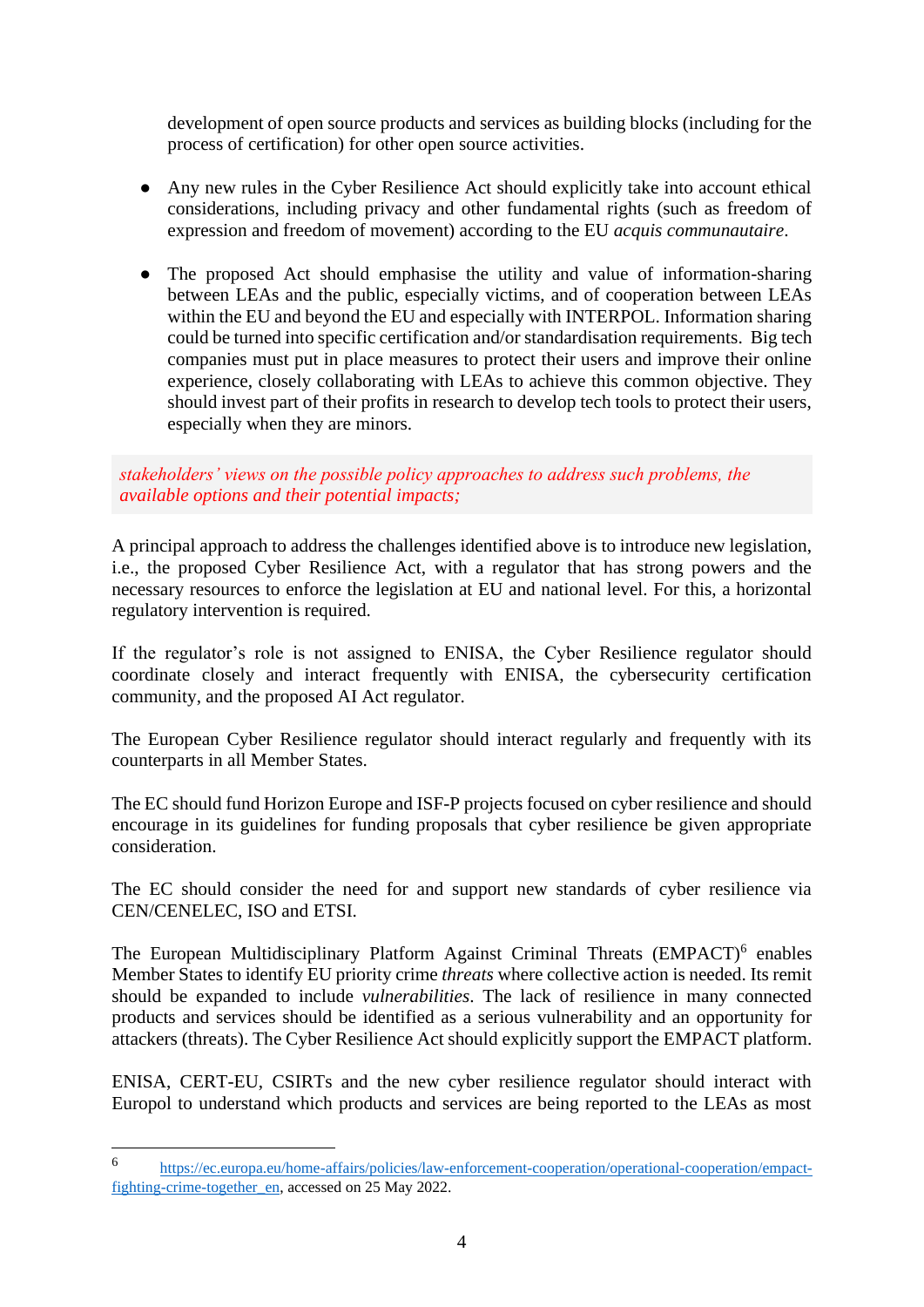frequently attacked and what certification requirements should be established to help in law enforcement investigations.

*evidence and data underpinning the identified problems.*

## **Research from EU-funded security projects**

The case studies (D2.6) conducted by the ongoing TRACE project [1] indicate that there are new methods by which cyber extortion can take place. For example, using ransomware to deceptively market products online is one such new method. This dimension opens up grey areas that can undermine the capability of law enforcement authorities to effectively counter such criminal behaviour. It becomes even more challenging when a crime conducted by a legal person is approached more from an administrative angle than employing both criminal and administrative measures. TRACE case studies also evidence that:

- Cyber extortion as in ransomware is developing new ways to target its victims such that a holistic regulatory approach is required.
- In dealing with cyber extortion, new pathways of collaborative engagement are needed to undermine operating routes and financial objectives of perpetrators.
- Victims of cyber extortion can be re-victimised if care is not taken to build their capabilities to respond to such criminalities.
- Cyber extortion can be used to facilitate illegal money flows.
- Swift and comprehensive reforms are needed to capture the dynamic formations of cyber extortion.
- Capabilities of law enforcement authorities need to be enhanced particularly in AI and understanding the scope and dimensions of cyber extortion.
- Cyber extortion is versatile and can ride on other criminal activities such as money laundering and fraud to succeed against victims of such crimes.
- The uncertainties about the scope of operations and impact of the ransomware require innovative toolkits as proposed by the TRACE project, especially with respect to using a single platform-agnostic tool to automate complex analytical tasks and visually present combined results.

The chain of custody and the exchange of evidence among different stakeholders must be homogenised, at least across all EU Member States. Both INSPECTr [8] and LOCARD [2] have developed an immutable, transparent and auditable chain of custody platform to record all actions performed on digital evidence, facilitate their exchange, guarantee that the proper authorisations have been made, and allow their use in a court of law. LOCARD adopts the approach of blockchains to create an auditable trace of actions performed on the digital evidence and models the interactions among different stakeholders via smart contracts.

The tools that will analyse the collected evidence (which would be protected by the aforementioned immutable, transparent and auditable chain of custody) must generate reports that should include a detailed description of the scientific procedures used in the analysis: used algorithms, parameters, AI models and the evaluated metrics in the AI models. This would make the analysis process transparent, traceable and repeatable by both sides of a lawsuit. Every tool developed in HEROES [12] is being designed with such a target in mind.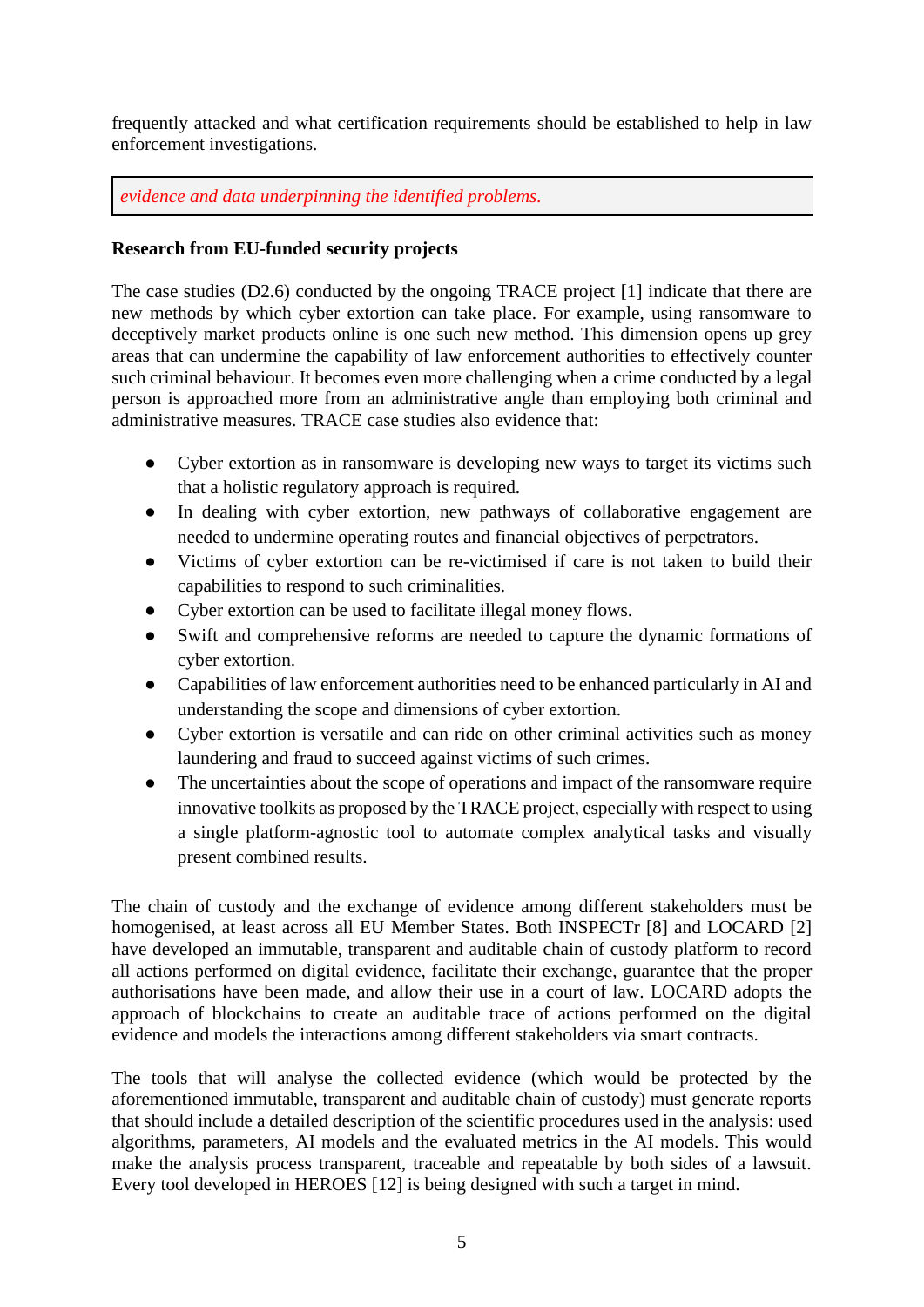Due to the nature of digital evidence, the collaboration of different entities and many jurisdictions may be necessary. However, the current legal framework is rather fragmented (see the figure below) and, in any event, some countries may opt not to collaborate.



Main flow of each existing collaboration instrument for the exchange of digital evidence and the corresponding institutions and authorities involved. Source: [9]

With regard to the aforementioned fragmented legal frameworks, the HEROES project is investigating the possibility of harmonising legal frameworks for undercover agents or other hidden methods to provide the possibility of their use, while bearing in mind all procedural safeguards and fundamental rights.

Cybercrime performed by state sponsored actors is likely to increase. Diplomatic intervention might be necessary, although the success of such interventions may be doubtful.

ROXANNE [3] collaborates with ZiTIS [10] on creating a unified approach to bringing lawfully intercepted data (tested on synthetic sets) to the research. The EU supports activities related to the international exchange of digital evidence from malicious operations (including those related to cyber attacks) in near real-time which could greatly help authorities to speed up the process of using this evidence in a court of law.

A recent study [4] by Vagelis Papakonstantinou suggests that the model of personal data protection could be of invaluable assistance, as data protection has preceded cybersecurity and now benefits from a comprehensive legal framework at EU and Member State level. The author additionally argues that the distinction between cybersecurity as praxis and as a state could perhaps assist understanding better and that it paves the way for introduction of a new relevant right. Another study [5] by Iain Nash identifies legislative and judicial shortcomings in relation to establishing liability, regarding the threats that are posed by the hacking of smart devices. In addition, it proposes remedies with the intention of establishing a solid legal basis and treatment for cybersecurity. In relation to encryption, a study [6] by Dizon and Upson examines illustrative examples of international and national laws and in particular export control laws, substantive cybercrime laws, criminal procedure laws, human rights laws and cybersecurity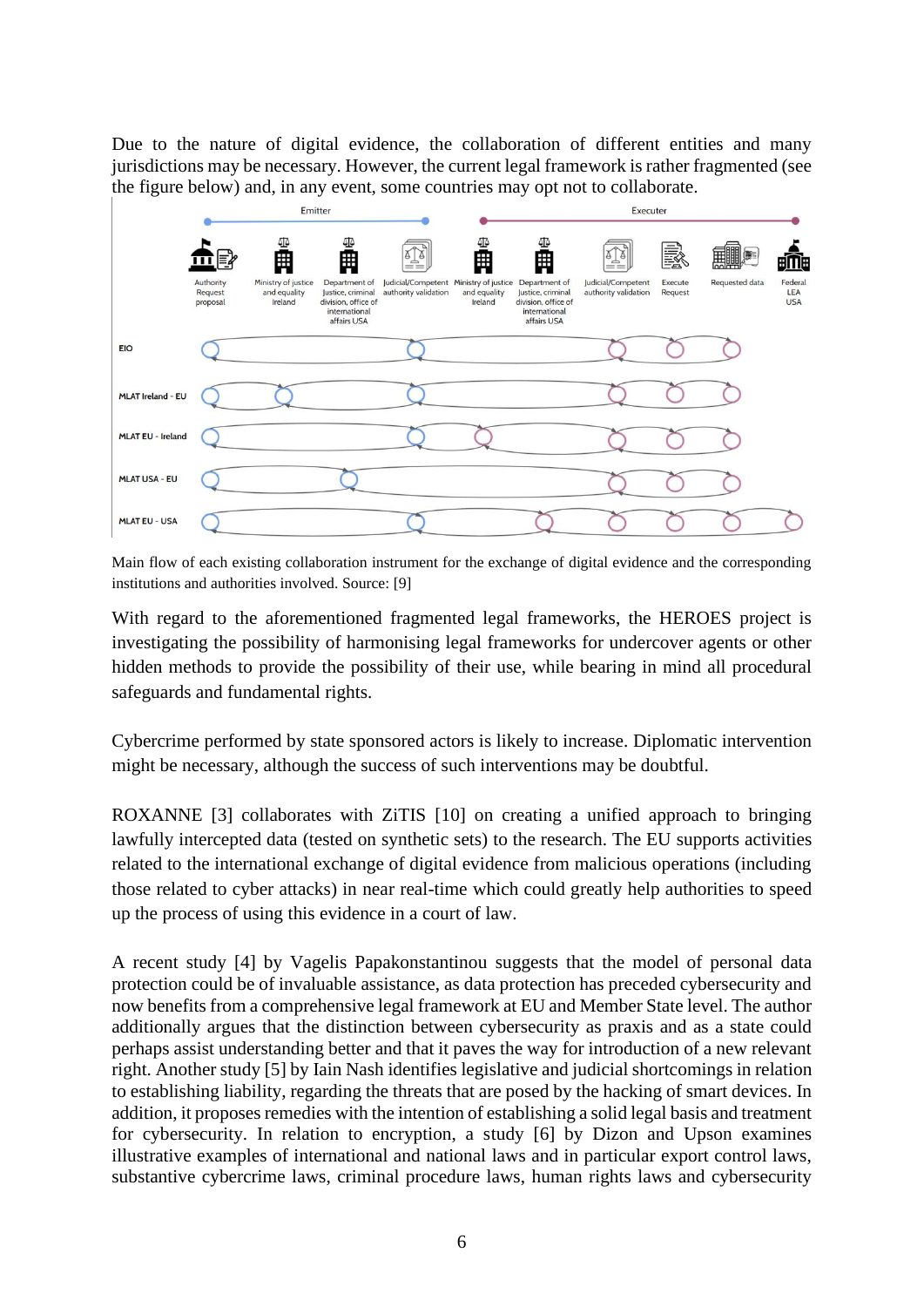laws, concluding that the legal framework is the key to discerning the present state and future direction of encryption laws and policies. The study [7] by Dimitra Markopoulou, Vagelis Papakonstantinou and Paul de Hert (2019) references the critical role of ENISA in implementing the NIS Directive on security of network and information systems and elaborates upon the inevitable relationship between the NIS Directive and the EU's General Data Protection Regulation, in addition to the examination of Member States' obligations regarding national strategy as well as cooperation at EU level. All of the above indicates current and emerging problems in cybersecurity from a practical and a legal framework and demonstrate the importance of regulation in the context of the proposed Cyber Resilience Act.

Regarding sharing of cybercrime information, the COPKIT project demonstrated the value of bridging the gap between strategic (threat level) analysis and investigative / case-base analysis for LEAs [11]. It seems likely that similar gains can be achieved in the interactions between LEAs and teams in charge of protecting organisations against cyber-attacks outside of LEAs (Security Operation Centre teams).

## **Entities associated with this document**

*EU-funded projects:*

CC-DRIVER,<https://www.ccdriver-h2020.com/> COPKIT, [https://copkit.eu](https://copkit.eu/) CYBERSPACE, [https://cyberspaceproject.eu](https://cyberspaceproject.eu/) HEROES, [https://heroes-fct.eu](https://heroes-fct.eu/) INSPECTr,<https://inspectr-project.eu/> LOCARD,<https://locard.eu/> RAYUELA, [https://www.rayuela-h2020.eu](https://www.rayuela-h2020.eu/) ROXANNE, [https://roxanne-euproject.org](https://roxanne-euproject.org/) TRACE, [https://trace-illicit-money-flows.eu](https://trace-illicit-money-flows.eu/)

*Organisations*

Trilateral Research, UK Coventry University, Centre for Financial and Corporate Integrity, UK

[1] TRACE Project (H2020 Grant Agreement No. 101022004) [https://trace-illicit-money](https://trace-illicit-money-flows.eu/)[flows.eu](https://trace-illicit-money-flows.eu/)

[2]<https://locard.eu/>

[3] https://roxanne-euproject.org

[4] Papakonstantinou, Vagelis, "Cybersecurity as praxis and as a state: The EU law path towards acknowledgement of a new right to cybersecurity?", *Computer Law & Security Review*, Vol. 44, 2022. https://doi.org/10.1016/j.clsr.2022.105653.

[5] Nash, Iain, "Cybersecurity in a post-data environment: Considerations on the regulation of code and the role of producer and consumer liability in smart devices", *Computer Law & Security Review*, Vol. 40, 2021. https://doi.org/10.1016/j.clsr.2021.105529.

[6] Dizon, Michael Anthony C., and Peter John Upson, "Laws of encryption: An emerging legal framework", *Computer Law & Security Review*, Vol. 43, 2021.

https://doi.org/10.1016/j.clsr.2021.105635.